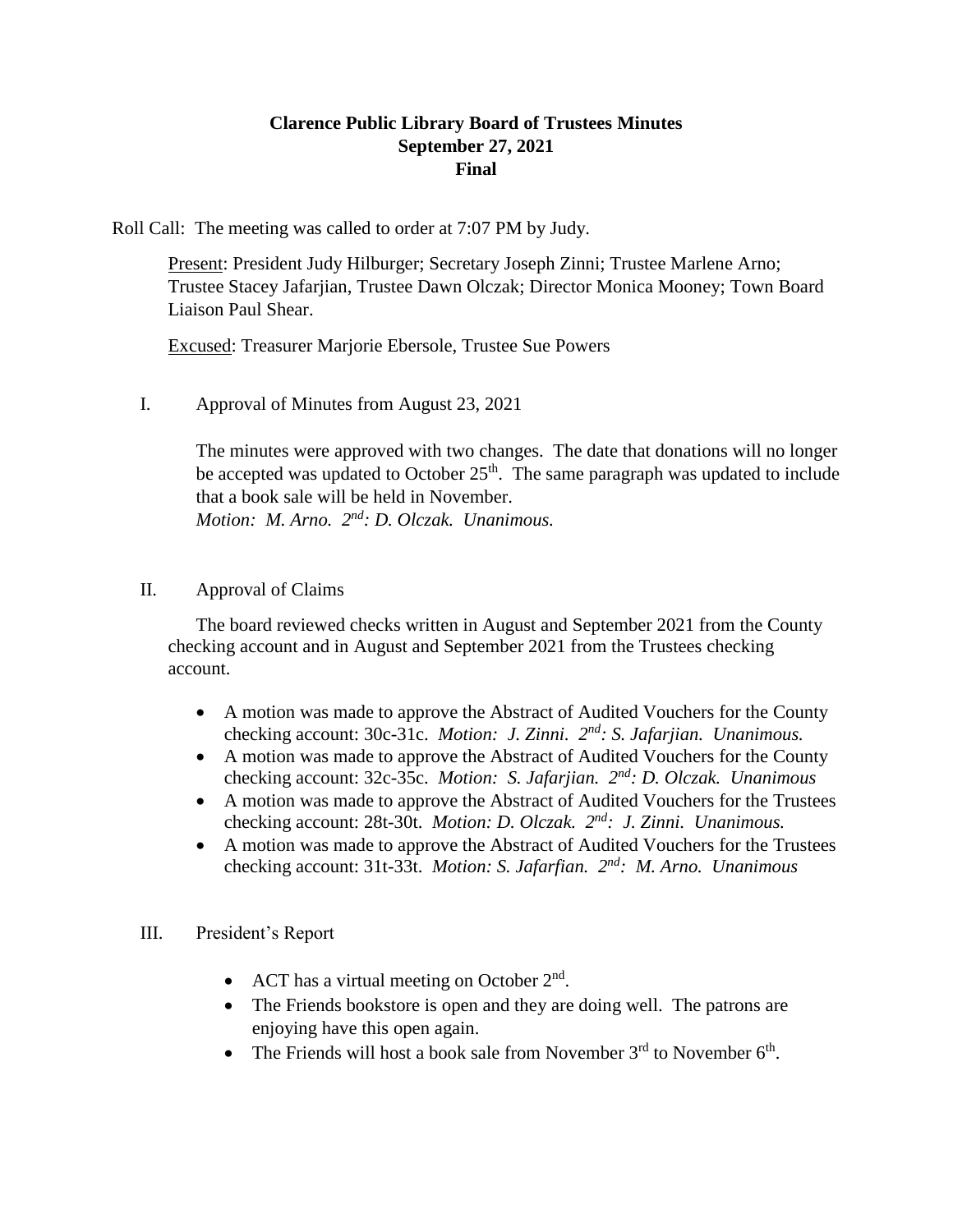- IV. Director's Report
	- CPL was ranked  $4<sup>th</sup>$  in circulation in July and August. CPL was ranked  $7<sup>th</sup>$  in July and  $8<sup>th</sup>$  in August for patron visits.
	- Over 59,400 minutes were logged for the summer reading program. Also, 72 kids read down their fines during the summer.
	- 824 people entered the bike and wagon raffle.
	- CPL and the Chinese Club of WNY will be hosting a ribbon cutting ceremony on October  $16<sup>th</sup>$  at 2:00 PM to celebrate having over 100 books available at CPL, Audubon and the Central Library. There will be a bilingual story time and a children's craft program.
	- Bob Poczik will host a program on November 15<sup>th</sup> about Afghanistan. He will discuss the history of Afghanistan that lead up to the terrorist events in 2001.
	- Evan Vahratian, who is the new coordinator for the Family and Support Center met with Monica and Sarah to discuss how the center can use the library. Monica and Sarah were invited to meet with the Community Advisory Council in December to continue this discussion.
	- $\bullet$  Mike Stafford retired on September 3<sup>rd</sup> and Aaron Metzger was hired to replace him. Aaron's first day was September 27<sup>th</sup>.
- V. Liaison's Comments N/A
- VI. Public Comment N/A
- VII. Unfinished Business
	- **Carpet Project Grant** A motion was made to select the carpet for CPL. The carpet that the Board voted on is from the company Milliken and from the collection Attitudes. The design name is Balinese Thatch and the color name is 161 Sumbawa Skies.

*Motion: M. Arno. 2nd: D. Olczak. Unanimous*

Monica and Paul are meeting with Tim Lavocat and a consultant on September  $30<sup>th</sup>$  to discuss the next steps for the project. The discussion will also include how to design and submit a request to quote. Hopefully this can be completed soon and voted on by the Town Board in November. At that time the Town Board will set a bid opening date, which should occur in December and a review of the bids should happen in January. Paul's best guess is that the start of the project would not begin until February 2022 at the earliest due to the amount of carpet that is needed and the potential for delays from the manufacturer. Also, the winning bid will include moving the shelving and books and that may take longer than we were first expecting.